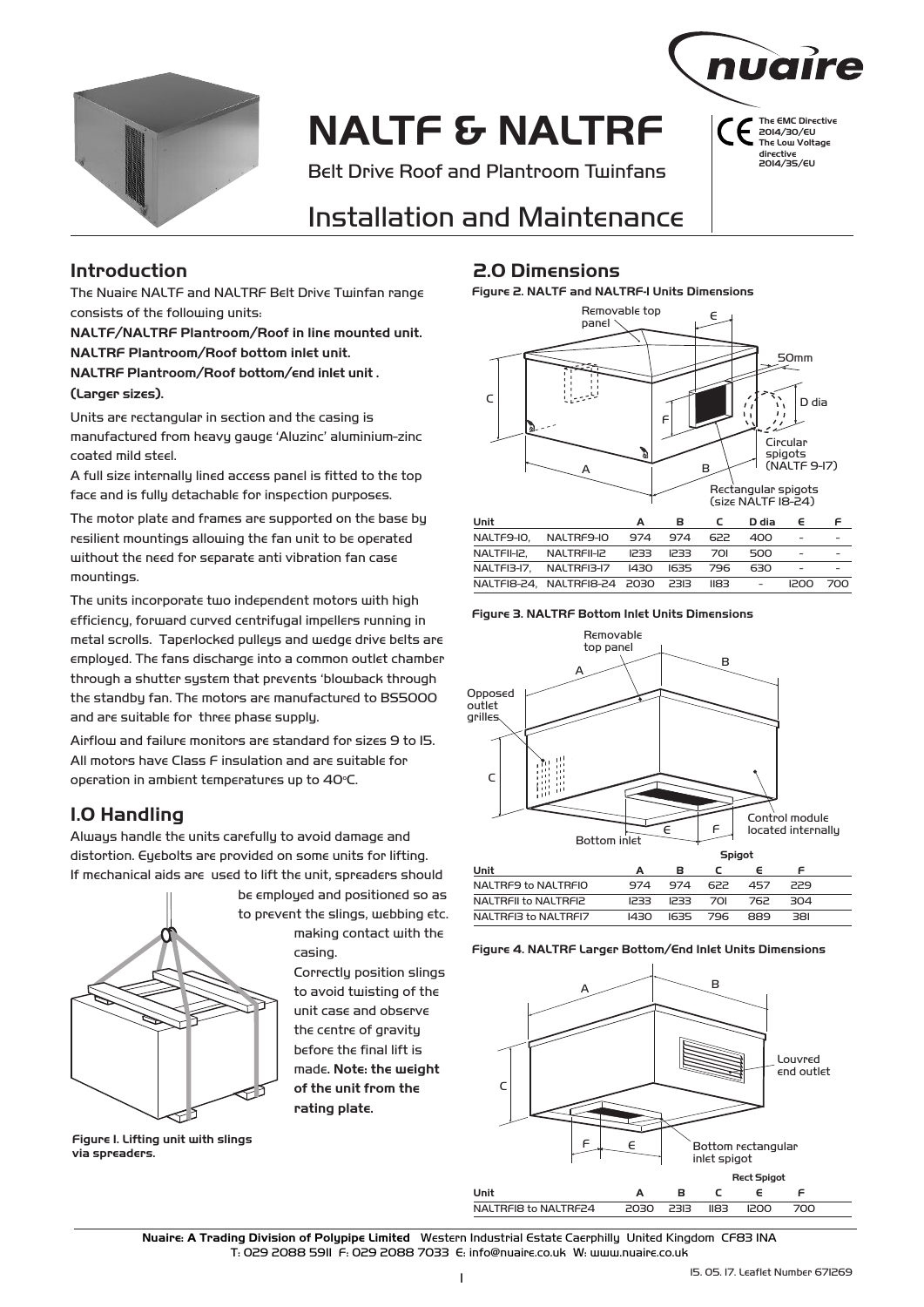## **3.0 Installation IMPORTANT**

**The installation must be carried out by competent personnel in accordance with the appropriate authority and conforming to all statutory and governing regulations.**

Units must not be installed at an angle over  $5^{\circ}$  from the horizontal (to ensure the backdraught shutters operate satisfactorily). Units must be installed with the access panel on top, never up-side-down.

## **IMPORTANT**

**Units should always be positioned with sufficient space to allow removal of the access covers and subsequent removal of fan and motor assemblies etc.** 

Ductwork connections must be airtight to prevent loss of performance.

The method of mounting used is the total responsibility of the installer. The lower edge of the casing has an internal skirt allowing the unit to be located on an upstand or prefabricated curb if desired. The units must be securely screw fixed to the upstand/curb to prevent vibration and/or wind damage.

It is the installers responsibility to drill the case to provide access for the electrical cables. Care should be taken not to damage internal components and the cable entry must be properly sealed. NOTE: on bottom inlet units the electrical cabling may be routed up through the bottom inlet spigot.

# **Upstand Details**

Details of roof opening dimensions etc required and basic construction of a builders upstand etc are shown below for typical concrete and decking roof installations.

## **Roof Opening Dimensions Figure 5.**



**Note: Prefabricated curbs can be used to support internal or external units.**

## **Testing after Installation**

Ensure that the Fan unit and any specified controls are fitted securely according to the instructions. Switch on the mains supply. Push the test button to run each fan and check that they run satisfactorily. If a switched live signal is used, activate this signal and check that the fan runs. De-activate the switched live signal and check the run-on-time; adjust if necessary.

Adjust the maximum and minimum airflow (if required) by following the commissioning procedures.

## **Prefabricated Curb**

**CODES: NALPFC (typical)**

Manufactured in aluminium alloy these

curbs will reduce design

work and guarantee correct

Ē unit mounting when on site. **Figure 6.**

**Note: Upper faces of curb are fitted with robust sealing strip.**

#### **Prefabricated curb dimensions**

**Unit Prefab**

| um          | rreiav    |      |      |     |  |  |
|-------------|-----------|------|------|-----|--|--|
| Code        | Curb Code | А    | в    |     |  |  |
| NALTF 9-IO  | NALPFC 4B | 917  | 917  | 250 |  |  |
| NALTF II-IZ | NALPFC 5B | II73 | II73 | 250 |  |  |
| NALTF 13-17 | NALPFC 6B | 1374 | 1580 | 250 |  |  |
|             |           |      |      |     |  |  |

# **Typical Roof Upstand for NALTF 18-24**

**Figure 7.**



2140 max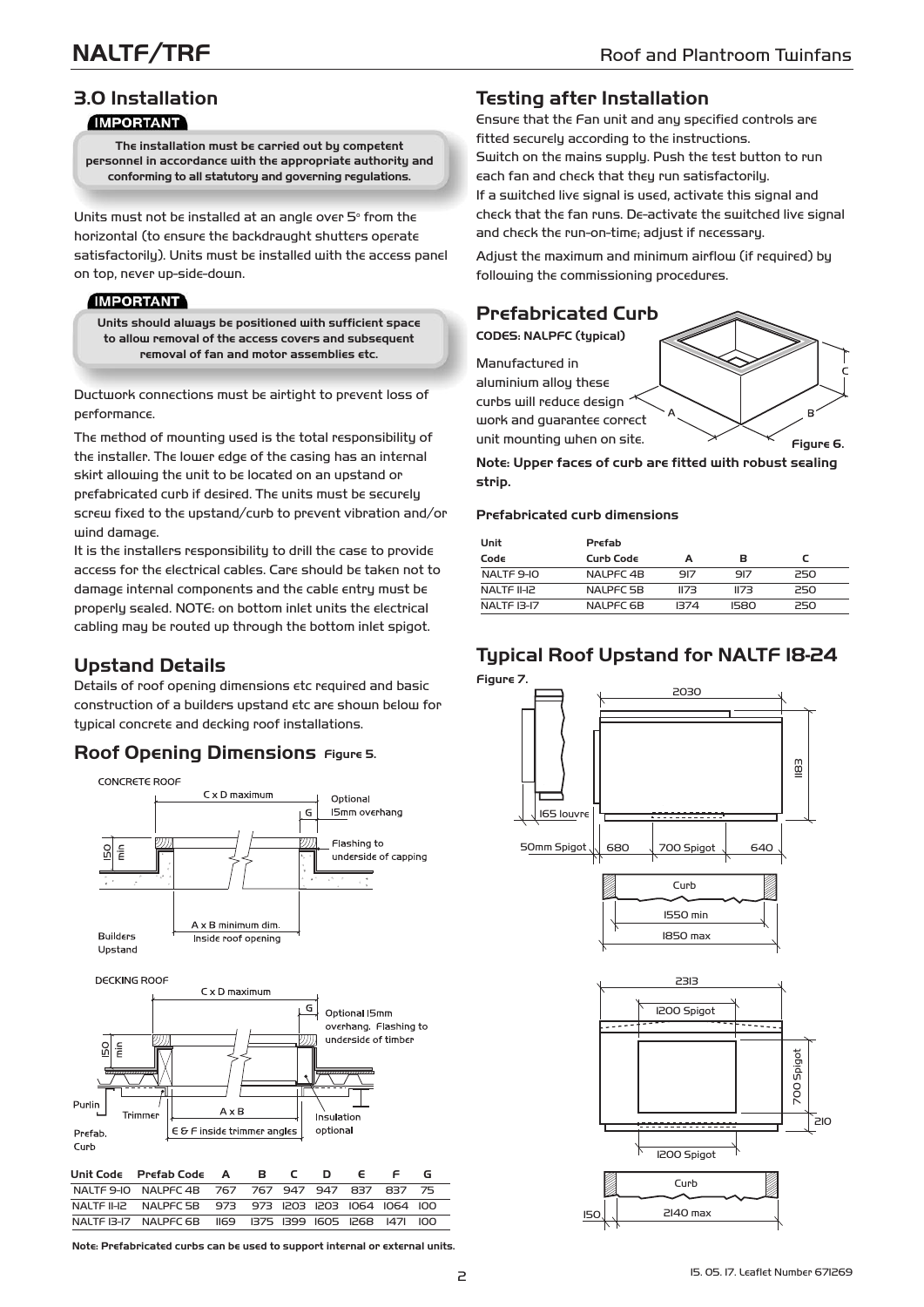# **4.0 Electrical Details**

## **IMPORTANT**

**Isolation - Before commencing work make sure that the unit, and any control are electrically isolated from the mains supply.**

#### **Run currents etc.**

| $400V$ 3 Phase 50Hz |             |              |        |              |            |  |  |  |
|---------------------|-------------|--------------|--------|--------------|------------|--|--|--|
| Unit Code           | Speed       | Power        | f Ic   | SC           | Weight     |  |  |  |
|                     | rpm         | (kW)         | (amps) | (amps)       | kg         |  |  |  |
| NALTF/TRF9          | 1225        | 0.75         | 2.1    | 9.5          | 84.4       |  |  |  |
| NALTF/TRF IO        | 1400        | $\mathsf{L}$ | 2.9    | 13.0         | 90.4       |  |  |  |
| NALTF/TRF II        | 1085        | L5           | 3.7    | 8.5          | <b>I25</b> |  |  |  |
| NALTF/TRF IZ        | 1225        | 2.2          | 5.4    | 27.0         | 134        |  |  |  |
| NALTF/TRF I3        | 1040        | 5.5          | 5.4    | 27.0         | 168.7      |  |  |  |
| NALTF/TRF 14        | 1040        | 4.0          | 10.0   | 60.0         | 193.6      |  |  |  |
| NALTF/TRF I5        | 1260        | 3.0          | 6.9    | 38.0         | 174.6      |  |  |  |
| NALTF/TRF I6        | 1260        | 5.5          | 12.0   | 75.0         | 231.6      |  |  |  |
| NALTF/TRF I7        | 1440        | 5.5          | 12.0   | 75.0         | 231.6      |  |  |  |
| NALTF/TRF I8        | 700         | 5.5          | IZ.O   | 75.0         | 730        |  |  |  |
| NALTF/TRF I9        | 800         | 4.0          | IO.0   | 60.0         | 716        |  |  |  |
| NALTF/TRF 20        | 800         | II.O         | 23.0   | <b>154.0</b> | 794        |  |  |  |
| NALTF/TRF 2I        | 1000        | 5.5          | 12.0   | 75.0         | 730        |  |  |  |
| NALTF/TRF 22        | 1000        | ILO          | 23.0   | <b>154.0</b> | 794        |  |  |  |
| NALTF/TRF 23        | <b>IIOO</b> | ILO          | 23.0   | <b>IS4.0</b> | 794        |  |  |  |
| NALTF/TRF 24        | 1200        | ILO          | 23.0   | <b>154.0</b> | 794        |  |  |  |
|                     |             |              |        |              |            |  |  |  |

#### **NOTES:**

Because the run and start currents depend upon the duty and associated ductwork of an individual unit, the values quoted in the table are nominal.

Run currents will be exceeded if the unit is operated with its cover removed. The unit must NOT run for more than 2 minutes in this condition.

## **Electrical Installation Basic Layout**

**Figure 8. Basic internal layout.**





## **Electrical Wiring**

**Figure 9.**

## **Basic fan wiring diagram for NALTRF 9-15 and NALTF 9-15 only**



## **IMPORTANT**

**The fan will only operate when a 230V mains signal is present at the SL terminal. When the SL signal is switched off the fan will continuue to run for a preset period (1-60 minutes). Adjust the overrun time at the pot marked '-SL RUNON'. Ensure the local isolator (by others) also isolates the switched live.**

## **Controls for NALTF/NALTRF 9-15**

The NALTF/NALTRF 9-15 fan units incorporate an integral auto-changeover controller which provides 12 hour duty share operation and automatic selection of the standby fan should the duty fan fail.

Fault indication to an external device is provided via volt free contacts of a relay.

Note: the relay is energised when no fault is present. Note: It is the responsibility of the installer to provide a suitable switchable local isolator for maintenance purposes etc.

# **NALTF/NALTRF 16-24 Inclusive**

These fan units are supplied without any controls fitted. The electrical power is connected directly to the motor. Note that the motors are 5.5kW or higher and STAR-DELTA starting or a Soft Starter should be used in the motor control panel (by others).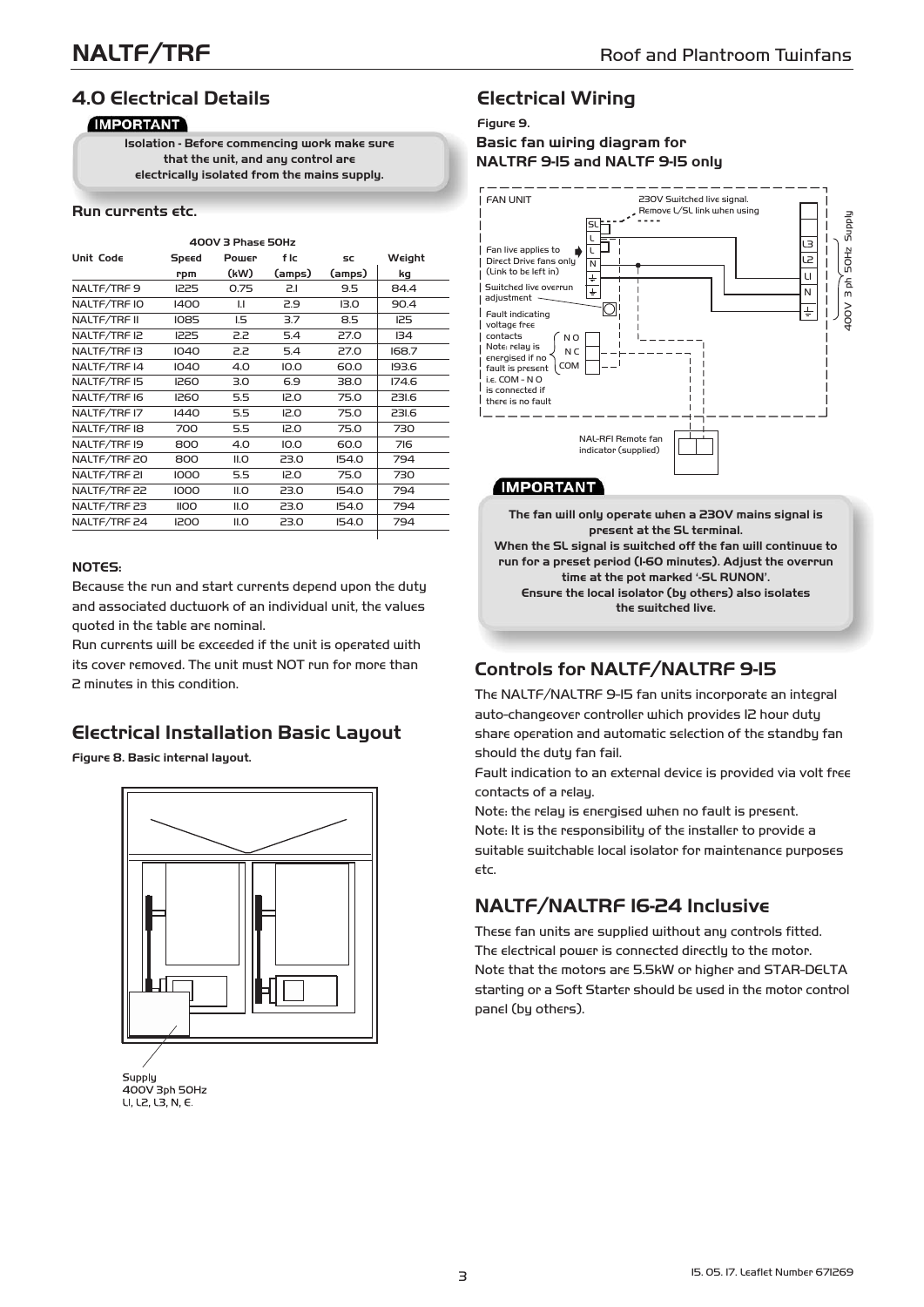## **IMPORTANT**

**Isolation - Before commencing work make sure that the unit, and any control are electrically isolated from the mains supply.**

# **5.0 Maintenance - Fan unit**

#### **Maintenance Intervals**

The first maintenance should be carried out three months after commissioning and thereafter at twelve monthly intervals. These intervals may need to be shortened if the unit is operating in adverse environmental conditions, or in heavily polluted air. Access to the unit internals is gained by removing the top cover(s).

## **Motors**

Brush away any dust or dirt from the motor housings and ensure that the motor vents are unblocked.

## **Bearings**

Lubrication is unnecessary as the motors are fitted with sealed for life bearings.

#### **Impellers**

Remove any dust and check that the impellers are securely fixed to the motor shafts. Take care not to disturb any balance weights fitted. Check sealed for life bearings for excessive wear.



**Figure 10. Shutter detail.**

#### **Shutter Assembly**

Remove any dust and check that the shutters operate freely and that they seal the appropriate fan outlet effectively.

#### **Anti Vibration Motor Plate Mountings**

Each motor plate is supported on ten individual resilient mountings. Check that all the mountings are secure and in good condition. (See figure 11).



**Figure 11. Adjusting the Drive Belts (smaller units).**

#### **Adjusting Drive Belt Tension (smaller units).**

To check the correct tension of a drive belt, apply a force at right angles to the centre of the belt span sufficient to deflect the belt 16mm for every metre of span length (see figure 11). The force required to deflect the 'V' belt should be from 0.5kg to 0.8kg.

#### **Changing a Drive Belt**

To replace a belt, remove the two bolts from the motor mounting furthest from the fan and slacken the remaining two bolts. Lift the motor plate and remove the belt. Replacing the belt is the reverse of this procedure.



**Figure 12. Adjusting the Drive Belts (larger units).**

## **Adjusting Drive Belt Tension (larger units)**

All belt drive units incorporate belt tensioning devices. To adjust the belt tension, slacken the pinch bolt on the sides of the motor plate. Turn the adjusting bolt clockwise to tighten the belt and counter clockwise to loosen it. The drive should be tensioned until a slight bow appears in the slack side of the 'V' belt when running under load.

#### **To check for correct tension, proceed as follows.**

- **1. Measure the span length (See figure 12).**
- **2. At the centre of the span, apply a force at right angles to the belt sufficient to deflect one belt 16mm for every metre of span length (see figure 12). The force required to deflect the 'V' belt should be from 0.5kg to 0.8kg.**
- **3. Tighten the pinch bolts.**

#### **General Cleaning and Inspection**

Clean and inspect the exterior of the fan unit and associated controls etc. Remove the access panel from the fan unit. Inspect and, if necessary, clean the fan and motor assemblies and the interior of the case. If the unit is heavily soiled it may be more convenient to remove the fan/motor assemblies. If NuAire controls and or remote indicators are fitted, remove the covers and carefully clean out the interiors as necessary. Check for damage. Check security of components. Refit the access covers.

#### **General**

- **1. Check that all fixings are tight.**
- **2. Check sealing strips around the fan outlets are tight up against the bulkhead.**
- **3. Check that duct connections are not leaking.**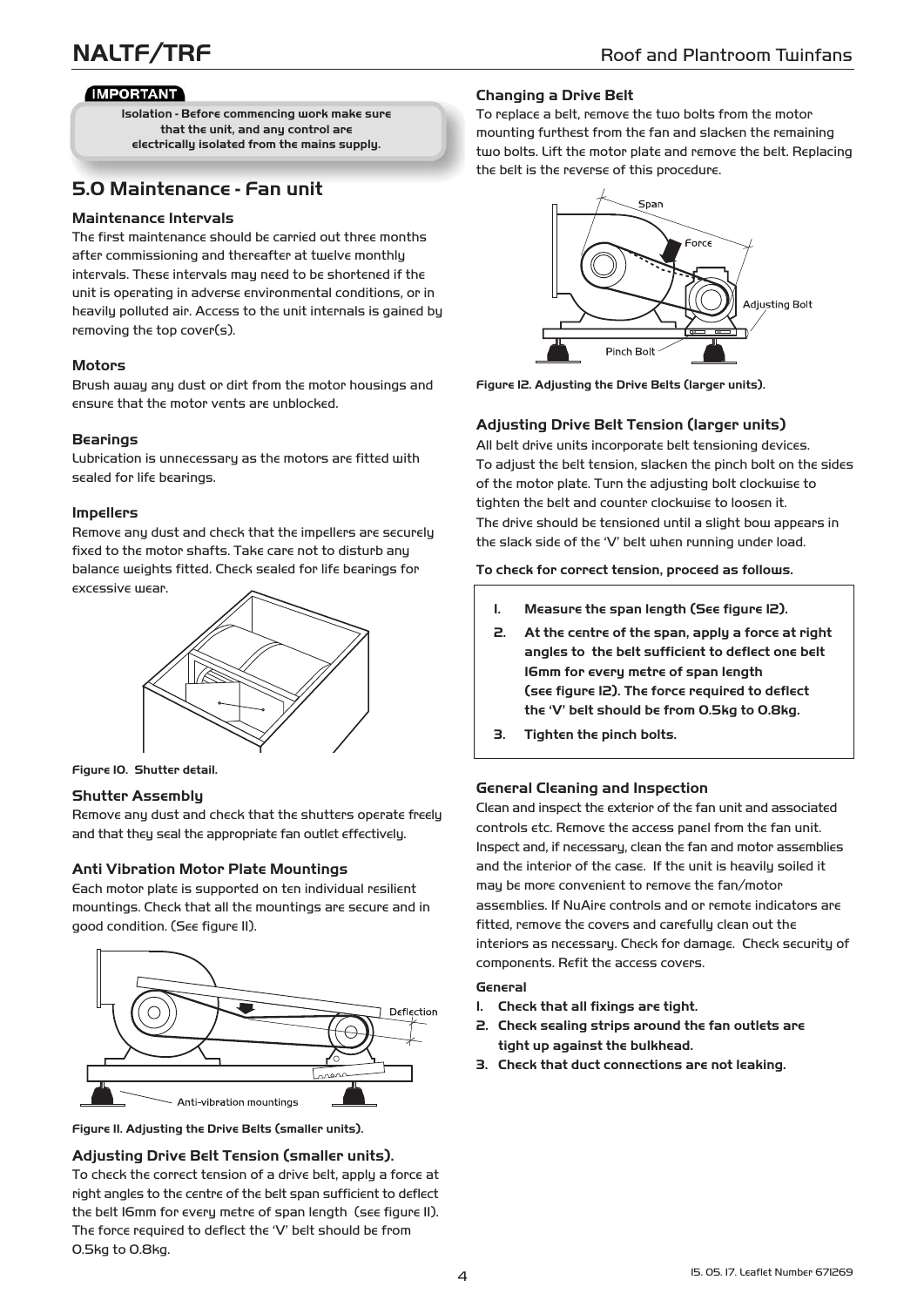# **6.0 Replacement of Parts**

Drive belts are the only servicable items on these fan units. With time and fair wear and tear it may be necessary to replace fan assemblies or motors - consult the fan rating plate detail when ordering.

## **Note: Isolate the Electrical Supply**

Remove the top access panel. Disconnect the wiring to the motor assembly. Remove the old unit. Replace the fan/ motor assembly. Re-connect the supply to the motor. Check for correct rotation and operation and replace the top access panel.

# **Spare Parts**

When ordering spares please quote the serial number of the unit. This number will be found on the identification plate attached to the unit mounting frame. Please give a full description of the part required.

# **7.0 Warranty**

The unit has a one year warranty. The warranty starts from the date of delivery and covers faulty materials or workmanship and includes parts and labour. The labour element is subject to full, free and safe access to the equipment as recommended by the CDM regulations.

This warranty is void if the equipment is modified without authorisation, is incorrectly applied, misused, disassembled, or not installed, commissioned and maintained in accordance with the details contained in this manual and general good practice.

The product warranty applies to the UK mainland and in accordance with Clause 14 of our Conditions of Sale. Customers purchasing from outside of the UK should contact Nuaire International Sales office for further details.

## 8.0 After Sales Enquiries

For technical assistance or further product information, including spare parts and replacement components, please contact the After Sales Department.

# **Telephone 02920 858 400**